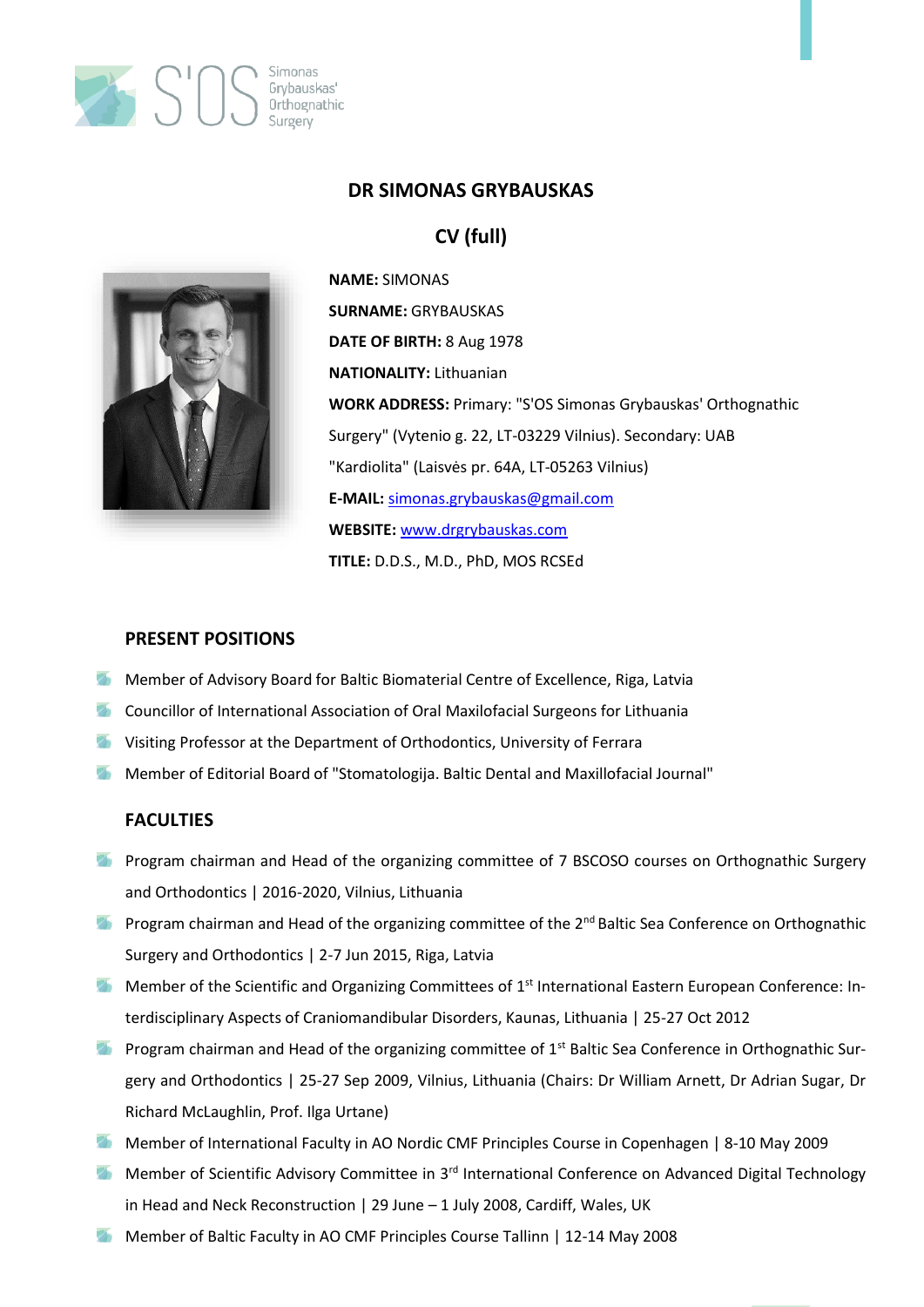

### **EDUCATION**

| June, 2009 | Rewarded with PhD degree at Riga Stradins University for defending theses on<br>"Craniofacial morphology of medieval and modern human populations in the<br>territories of Riga and Lithuania (by use of three-dimensional analysis)"                                                  |
|------------|----------------------------------------------------------------------------------------------------------------------------------------------------------------------------------------------------------------------------------------------------------------------------------------|
| 2004-2009  | PhD study program at Riga Stradins University, Latvia                                                                                                                                                                                                                                  |
| 2005-2008  | Student of Faculty of Medicine at Vilnius University (Diploma No. 0630282);<br>Completed internship (2018, certificate No. 168394) and was awarded the<br>qualification of Medical Doctor                                                                                              |
| 2003-2006  | Resident in Maxillofacial surgery at Vilnius University                                                                                                                                                                                                                                |
| 2001-2003  | Resident in Oral surgery at Vilnius University (executed at Zalgiris Clinic of<br>Vilnius University Hospital), qualified as oral surgeon (certificate No.003189,<br>duplicate No. 003653; license No.19345)                                                                           |
| 2000-2001  | Intern in general dental practice at Kaunas University of Medicine (executed at<br>Zalgiris Clinic of Vilnius University Hospital), qualified as general practice dentist<br>(certificate No. 004255, duplicate No. 006549; license No.18695, Lithuanian<br>Dental Council No. O-1927) |
| 1995-2000  | Student of Faculty of Stomatology in Kaunas Medical University (Diploma No.<br>0000494; duplicate No. 0001990)                                                                                                                                                                         |
| 1984-1995  | Student of Jonas Jablonskis secondary and high school (Certificate No. 008161)                                                                                                                                                                                                         |

### **PROFESSIONAL INTERESTS**

Orthognathic and reconstructive surgery, implantology, research

### **LANGUAGES**

Lithuanian – native, English – fluent, Russian - fluent, Spanish - basics

### **PROFESSIONAL MEMBERSHIP**

| <b>Since 2016</b> | Member of Lithuanian Society of Prosthodontists and Orthodontists                                 |
|-------------------|---------------------------------------------------------------------------------------------------|
| <b>Since 2016</b> | Member of American College of Oral and Maxillofacial Surgeons                                     |
| <b>Since 2015</b> | Visiting Professor at the University of Ferrara (Italy)                                           |
| <b>Since 2005</b> | Member of Royal College of Surgeons of Edinburgh                                                  |
| <b>Since 2005</b> | Member of European Association for Cranio-Maxillofacial Surgery                                   |
| 2003-2005         | Trainee representative for Lithuania in European Association for Cranio-<br>maxillofacial Surgery |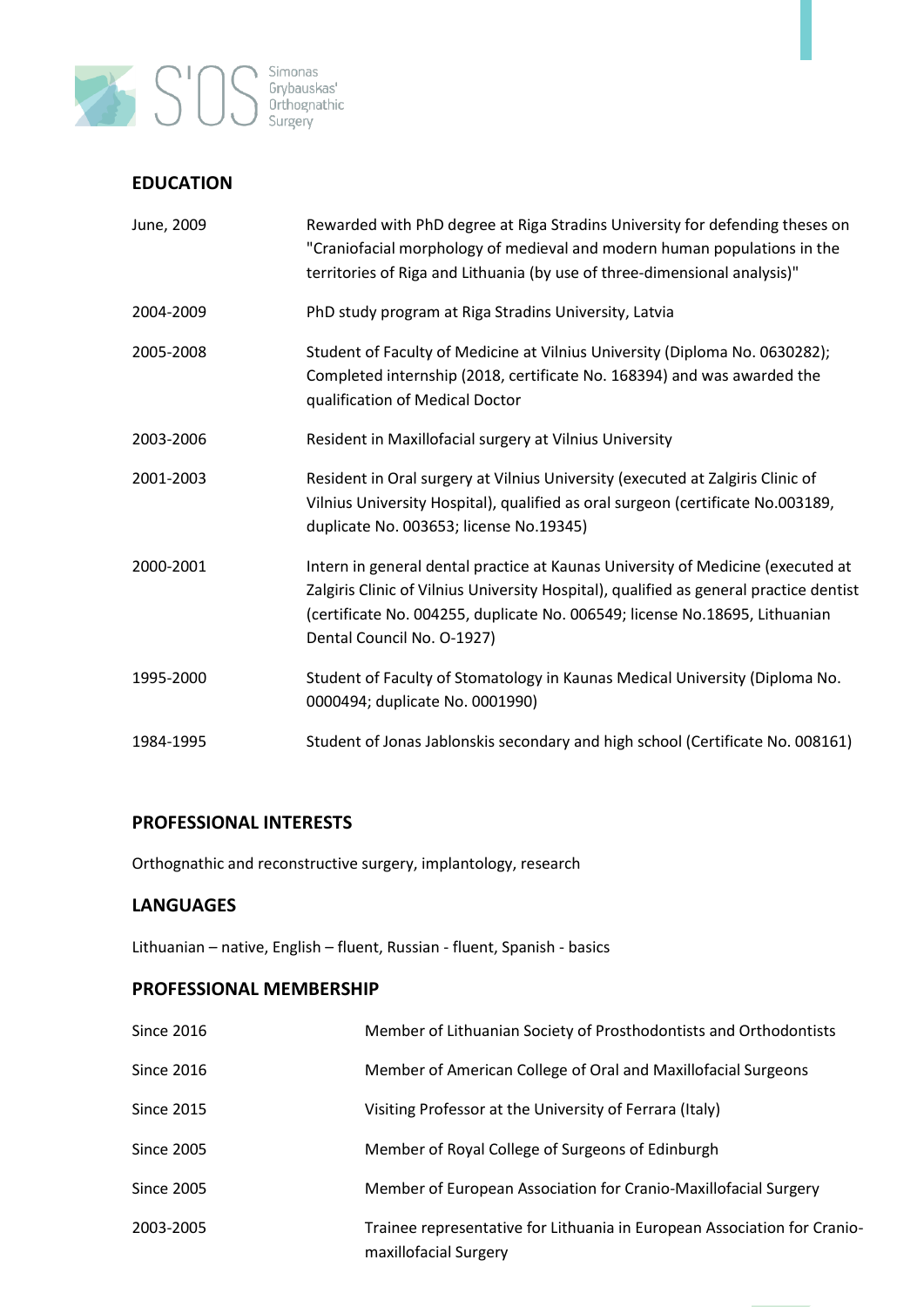

| Since 2002 | Member of Baltic Association for Maxillofacial and Plastic Surgery  |
|------------|---------------------------------------------------------------------|
| Since 2001 | Member of Lithuanian Association for Maxillofacial Surgery          |
| 2000-2003  | Member of Board of Lithuanian Society for General Practice Dentists |

### **SURGICAL SKILLS**

- **The Orthognathic surgery field of primary interest and subspecialisation since 2003, excellent**
- **Maxillofacial traumatology excellent**
- Reconstructive surgery and oral rehabilitation excellent
- **Plastic surgery minimal**
- $\overline{\mathcal{L}}$ Cancer surgery – none

Performed first bimaxillary orthognathic surgery on 23 Aug 2003 in Lithuania, has 18 years of experience (about 1500 operated patients) in this field treating more than 90% of patient population in Lithuania who require this type of surgery.

### **PROFESSIONAL EDUCATION**

| 25-29 March 2014   | Visitor at Hospital Sao Lucas da Pontificia Universidade<br>Catolica do Rio Grande do Sul of Porto Alegre, Brazil (prof.<br>Doutor Oswaldo Carpes) |
|--------------------|----------------------------------------------------------------------------------------------------------------------------------------------------|
| 9-22 March 2014    | Visitor at Department of Otorrhinolaryngology at Clinics<br>Hospital of Sao Paulo, Brazil (Dr Carlos Alberto Caropreso)                            |
| 12-22 Jun 2012     | Visiting doctor at Department of TMJ Surgery of Shanghai<br>9th People's Hospital (Prof. Yang Chi)                                                 |
| 13-18 May 2012     | Visiting doctor at Instituto Maxilofacial, Teknon Medical<br>Centre, Barcelona (Prof. Federico Hernandez Alfaro)                                   |
| Jan-Mar 2012       | Regular visits to orthofacial surgery at Villa Letizia, Milan<br>(Prof. Mirco Raffaini)                                                            |
| 30 Nov-10 Dec 2010 | Visitor at Dept. Maxillofacial Surgery of Clinica Alemana,<br>Santiago, Chile (Dr Julio Cifuentes)                                                 |
| 23-27 Nov 2010     | Visitor at Coachman Clinic, Sao Paolo, Brazil (Dr Octavio<br>Cintra)                                                                               |
| 9-11 Aug 2010      | Visitor at Craniofacial Center of University of Illinois at<br>Chicago (Dr Pravin Patel)                                                           |
| 2-7 Aug 2009       | Visitor at Bruges Hospital in Belgium (Dr Maurice<br>Mommaerts)                                                                                    |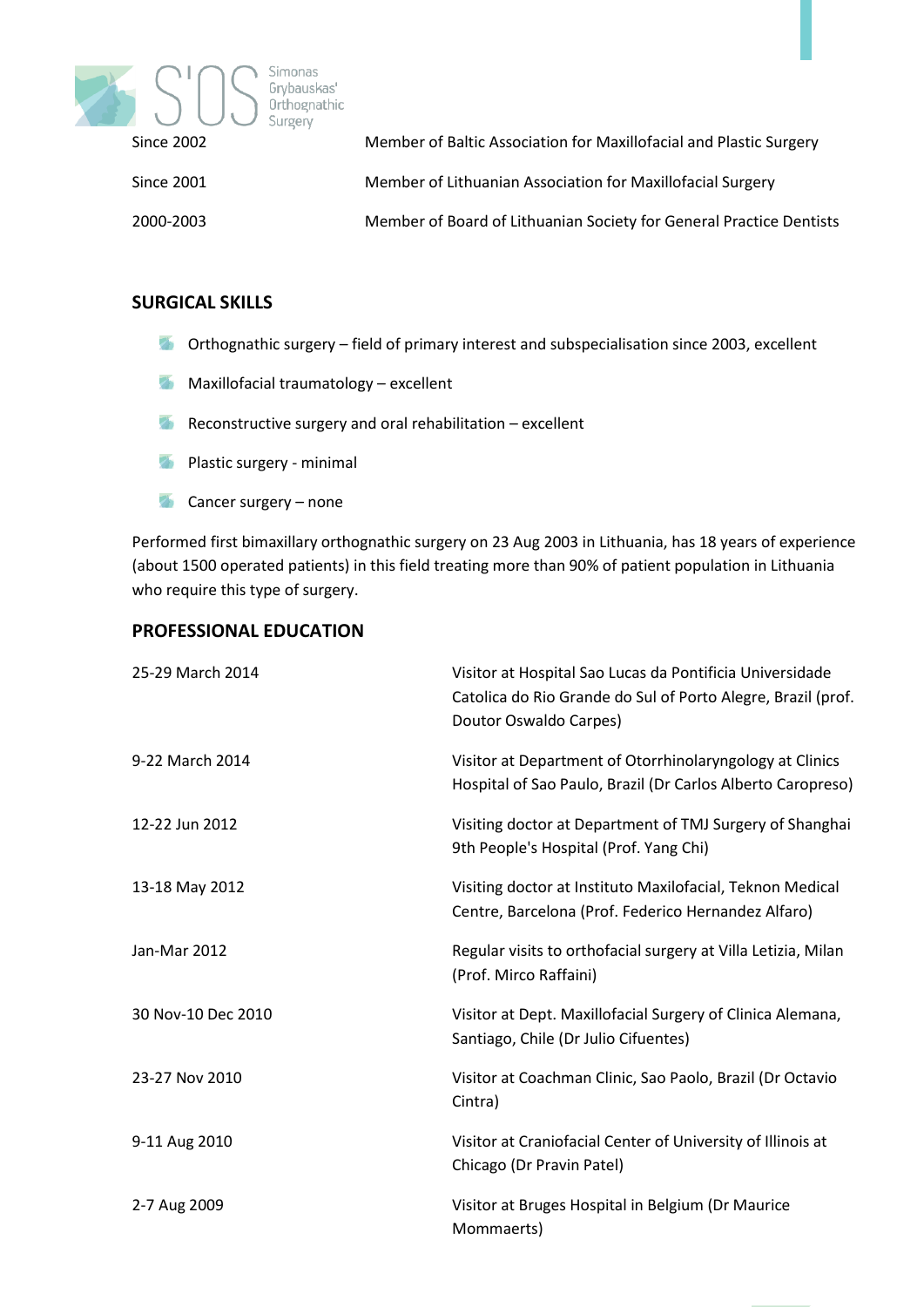

|                         | Barbara, USA (G. William Arnett D.D.S., F.A.C.D.)                                                                                                                                                                                                  |
|-------------------------|----------------------------------------------------------------------------------------------------------------------------------------------------------------------------------------------------------------------------------------------------|
| 6 Nov-23 Dec 2004       | Visitor at Maxillofacial Unit of The Welsh Centre for Burns,<br>Plastic Surgery & Maxillofacial Surgery, Morriston Hospital,<br>Swansea SA6 6NL, Wales, UK (clinical attachment with Mr.<br>Adrian W Sugar, BChD FDSRCS (Eng) FDSRCPS (Glas) MDhc) |
| 17 Feb-20 Mar 2003      | Visitor at the Department of Surgical Stomatology, Kiev<br>National Medical University after A. A. Bogomoltsa<br>(professor V. A. Malanchuk)                                                                                                       |
| 21 Oct 2002-31 Jan 2003 | Visitor at the Department of Oral and Maxillofacial<br>Diseases, Helsinki University Central Hospital (Prof. Ch.<br>Lindqvist)                                                                                                                     |
| 1 Feb-1 Mar 2002        | Visitor at the Department of Oral and Maxillofacial Surgery<br>of Institute of Stomatology of Latvian Medical Academy<br>(professor A. Skagers, M.D., Dr Hab. Med) (continuously<br>through 2004 on a regular basis)                               |

### **ORAL AND MAXILLOFACIAL SURGERY CONGRESSES AND COURSES**

| 23-25 Feb 2020 | Attended BSCOSO Winter Course "TMJ-fication: the advanced<br>treatment of integrated facial pain", Vilnius, Lithuania                                                                                                                 |
|----------------|---------------------------------------------------------------------------------------------------------------------------------------------------------------------------------------------------------------------------------------|
| 17 Jan 2020    | Attended "Les Essentiels de la CMF" organized by Global D<br>Company                                                                                                                                                                  |
| 13-14 Dec 2019 | Attended International symposium of functional dentistry, Lviv,<br>Ukraine.                                                                                                                                                           |
| 1-4 Dec 2019   | Attended the 21 <sup>st</sup> International Congress of Latin-American<br>Association of Oral and Maxillofacial Surgery and Traumatology,<br>Cancun, Mexico                                                                           |
| 1 Dec 2019     | Attended S.O.R.G. Course "Disasters from the Masters" as a pre-<br>congress course to 21 <sup>st</sup> International Congress of Latin-American<br>Association of Oral and Maxillofacial Surgery and Traumatology,<br>Cancun, Mexico. |
| 28-29 Nov 2019 | Attended Biennial symposium Surgical Orthodontics, Haarlem, The<br>Netherlands                                                                                                                                                        |
| 7-8 Nov 2019   | Attended the 4 <sup>th</sup> National meeting on Temporomandibular Joint,<br>Madrid, Spain                                                                                                                                            |
| 23-26 Oct 2019 | Attended "World Implant Orthodontic Conference", Bucharest,<br>Romania                                                                                                                                                                |
|                |                                                                                                                                                                                                                                       |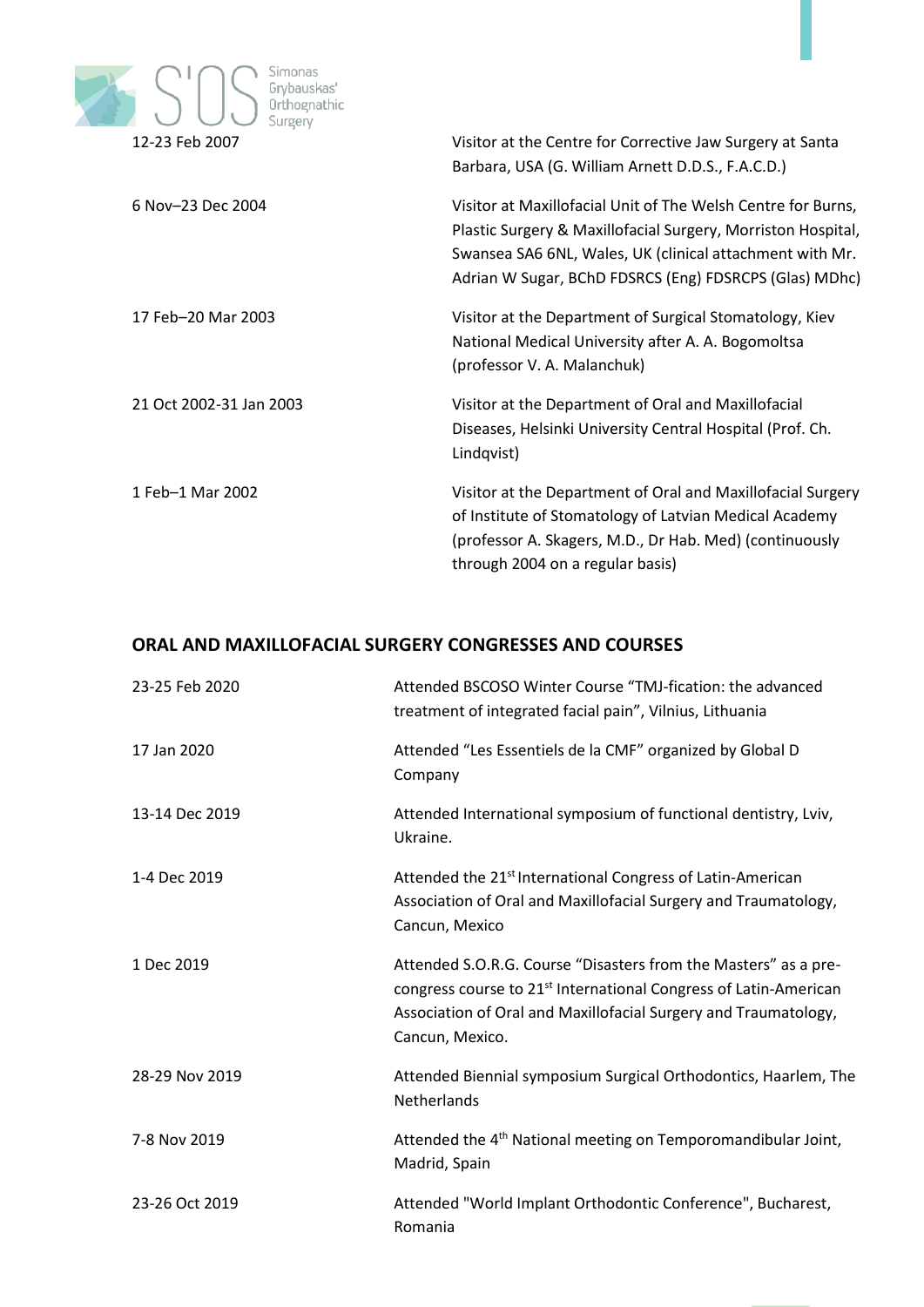

| 17-19 Oct 2019      | Attended the Course S.O.R.G. 4 C's Update on Maxillofacial Surgery<br>Concepts, Controversies, Complications & Conclusions (course<br>directors: prof. Julio Acero and prof. José Ignacio Salmerón),<br>Madrid, Spain               |
|---------------------|-------------------------------------------------------------------------------------------------------------------------------------------------------------------------------------------------------------------------------------|
| 17-18 May 2019      | Attended the Straumann forum 2019. Vilnius, Lithuania                                                                                                                                                                               |
| 14-18 Apr 2019      | Attended BSCOSO Spring course: The gravity of temporomandibular<br>disorders treatment, Vilnius, Lithuania                                                                                                                          |
| 8-12 Apr 2019       | Attended "2nd Fellowship in advanced techniques for orthognathic<br>surgery ", Vilnius, Lithuania                                                                                                                                   |
| 15-17 Feb 2019      | Attended the third international conference on ortho-facial surgery<br>and orthodontics. "The most frequent mistakes at the stage of<br>orthodontic preparation for surgical intervention.<br>Protocol", Moscow, Russian Federation |
| 25-26 Jan 2019      | Attended "Ancillary procedures in Orthofacial Surgery", 26 <sup>th</sup><br>Congress Societat Catalano Balear Cirugia Maxilofacial i Oral.<br>Barcelona, Spain                                                                      |
| 18 Jan 2019         | Attended "Les Essentiels de la CMF 2019 conference". Paris, France                                                                                                                                                                  |
| 2-7 Dec 2018        | Attended "1st Fellowship in advanced techniques for orthognathic<br>surgery", Vilnius, Lithuania                                                                                                                                    |
| 23-25 Nov 2018      | Attended Dental Focus 2018 Conference. Bucharest, Romania                                                                                                                                                                           |
| 16-17 Nov 2018      | Attended "Advanced Orthognathic Surgery, Orthodontic and<br>Prosthetic Planning", Madrid, Spain                                                                                                                                     |
| 7 Oct 2018          | Attended the Baltic Orthodontic Association biannual conference,<br>Vilnius, Lithuania                                                                                                                                              |
| 30 Sep 2018         | Attended Face Conference. Vienna, Austria                                                                                                                                                                                           |
| 22 Sep 2018         | Attended one day course "Orthodontic preparation for<br>orthognathic surgery". Tallinn, Estonia                                                                                                                                     |
| 24-26 May 2018      | Attended the 14 <sup>th</sup> Joint Symposium of the Rostock University and<br>Riga Stradins University, Riga, Latvia                                                                                                               |
| 5-9 Mar 2018        | Attended the 51 <sup>st</sup> Annual Congress of Mexican Association of<br>Orthodontists, Queretaro, Mexico                                                                                                                         |
| 19-21 Feb 2018      | Attended BSCOSO Winter course on Orthognathic surgery: Clinical<br>and virtual facial treatment planning followed by the Ortho Masters<br>Club event, Vilnius, Lithuania                                                            |
| 30 Nov - 1 Dec 2017 | Attended "Biennial Symposium Surgical Orthodontics" Haarlem,<br>The Netherlands                                                                                                                                                     |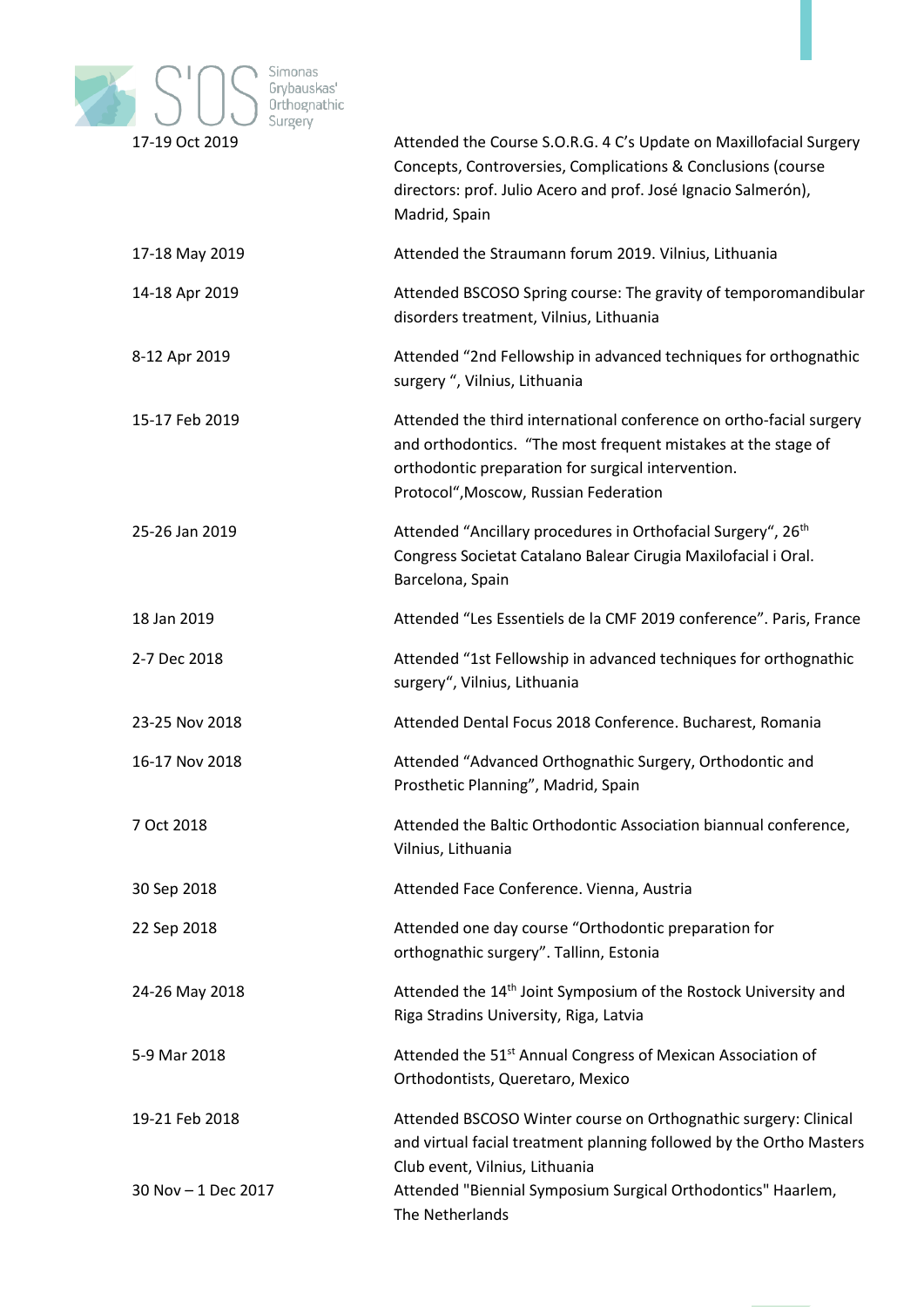

| 3 NOV 2017        | Attended the 8°' Annual Orthoghathic surgery symposium, Los<br>Angeles, USA                                                                                                                                                              |
|-------------------|------------------------------------------------------------------------------------------------------------------------------------------------------------------------------------------------------------------------------------------|
| 6 Oct 2017        | Attended "A day with Simonas Grybauskas, visiting professor of<br>Ferrara University" at the Continuing Education Program, Italy                                                                                                         |
| 2-4 Jul 2017      | Attended BSCOSO Summer Course "Advanced Techniques in<br>Orthognathic Surgery", Palanga, Lithuania                                                                                                                                       |
| 31 May-3 Jun 2017 | Attended "5 <sup>th</sup> Advanced Digital Technology in Head and Neck<br>Reconstruction 'New faces. New Future". Also participated in<br>masterclass "Digital Design of Patient Specific Implants" by<br>Renishaw, Amiens, France       |
| 29-30 Apr 2017    | Attended "5 <sup>th</sup> Orthognathic Surgery Meeting by Formedika",<br>Menorca, Spain                                                                                                                                                  |
| 26-28 Apr 2017    | Attended "2 <sup>nd</sup> Theoretical and Practical meeting of Experts in<br>Orthognathic Surgery". Faculty: Dr Miguel Burgueño, Dr Simonas<br>Grybauskas, Germán Vincent, Madrid, Spain                                                 |
| 25 Apr 2017       | Attended one day course "3D planning and Surgical Refinements in<br>Orthognathic Surgery" organized by Spanish Oral and maxillofacial<br>surgery Society at University Hospital de la Princesa, Madrid, Spain                            |
| 3-5 April 2017    | Attended BSCOSO Spring course "TMJ: Physical therapy,<br>orthodontics, surgery", Vilnius, Lithuania                                                                                                                                      |
| 5 Mar 2017        | Attended the 46 <sup>th</sup> International Congress of the Austrian<br>Orthodontic Society, Kitzbühel, Austria                                                                                                                          |
| 18 Feb 2017       | Attended Theoretical-practical course Zygoma, Implantology, Oral<br>and Maxillofacial Surgery Fund (FEDICOM), Badajoz, Spain                                                                                                             |
| 7-8 Nov 2016      | Attended BSCOSO Autumn course Orthognathic surgery: Clinical<br>and virtual surgical planning, Vilnius, Lithuania                                                                                                                        |
| 8 Apr 2016        | Attended Annual meeting of American college of oral and<br>maxillofacial surgeons, SnowMass, Colorado, USA                                                                                                                               |
| 28-29 Oct 2016    | Attended courses: Team approach to treatment of dentofacial<br>deformities: "Principles of perioperative orthodontics and facial<br>planning for surgery", "Master class - state of the art orthognathic<br>surgery", Bucharest, Romania |
| 30 Jun-2 Jul 2016 | Attended BSCOSO Summer Course: SATELLITE '16 "Facial planning<br>orthognathic surgery and principles of perioperative<br>for<br>orthodontics", Vilnius, Lithuania                                                                        |
| 17 Jun 2016       | Attended "Discussion in Orthodontics - 10 year later", Universita<br>Degli Studi Di Ferrara Scuola di Specializzazione in Ortodonzia,<br>Roma, Italy                                                                                     |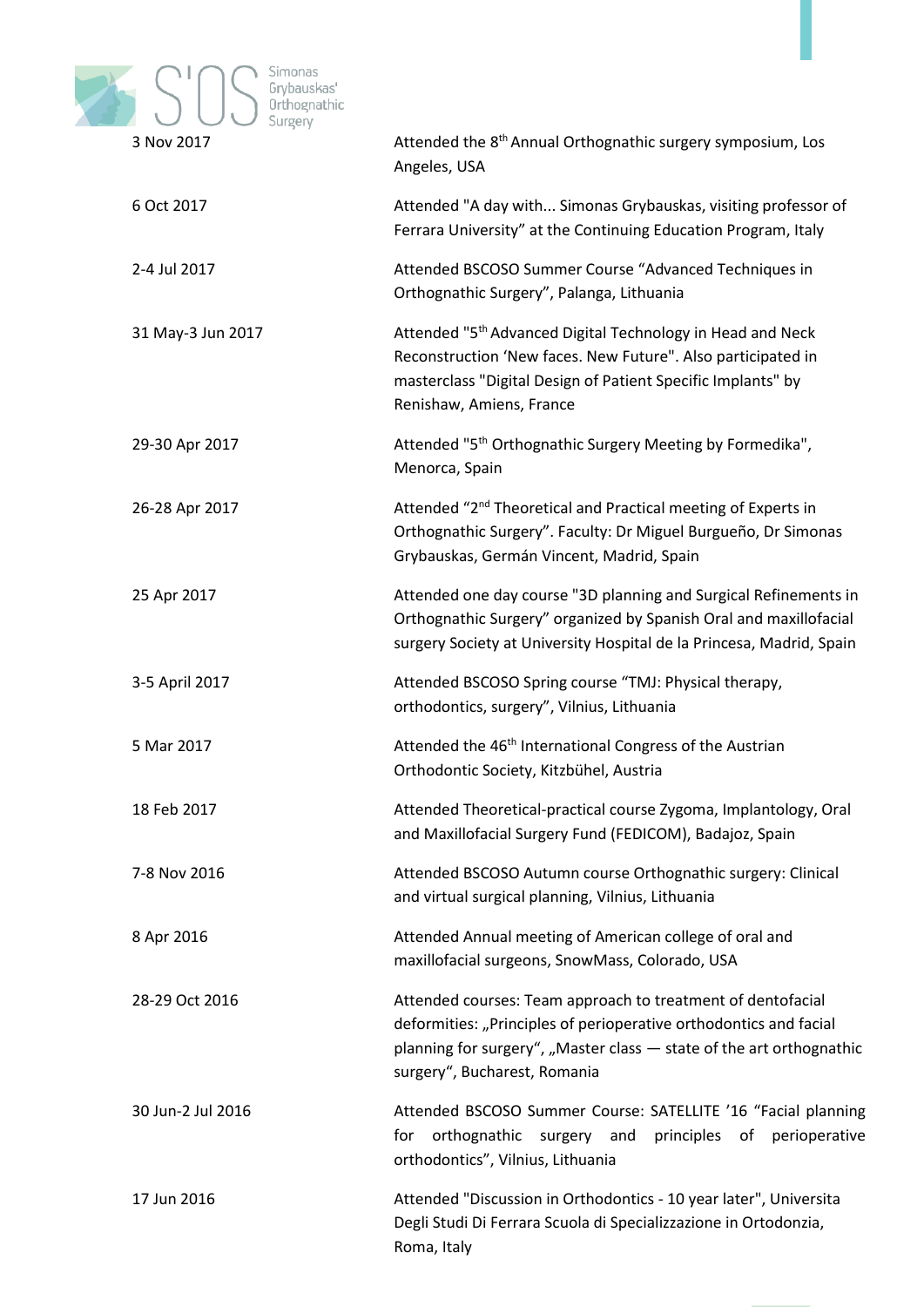

|                   | Orthodontics. Complications, São Paulo, Brazil                                                                                                                            |
|-------------------|---------------------------------------------------------------------------------------------------------------------------------------------------------------------------|
| 13-15 Apr 2016    | Attended theoretical-practical meeting of orthognathic surgery<br>experts, Madrid, Spain                                                                                  |
| 21 Mar 2016       | Attended the conference "Rehabilitation of Patients with<br>Dentofacial Deformities", Riga, Latvia                                                                        |
| 22-25 Feb 2016    | Attended Annual American College Oral and Maxillofacial Surgeons<br>meeting, Aspen, CO, USA                                                                               |
| 4 Dec 2015        | Attended the congress "Principles of Perioperative Orthodontics<br>and Planning of Orthognathic Surgery", Prague, Czech Republic                                          |
| 4-5 Nov 2015      | Attended the congress "Tips and Tricks for Excellent Orthodontics<br>and Orthognathic Surgery", Paris, France                                                             |
| 29-31 Oct 2015    | Attended the 1 <sup>st</sup> International Meeting on Technical Innovations on<br>3D "Virtual Simulation in Orthognathic Surgery and Facial Trauma",<br>Sao Paulo, Brazil |
| 19 Jun 2015       | Attended Continuing Education Program "Around Orthodontics,<br>Orthognathic Surgery", Ferrara, Italy                                                                      |
| 18 Jun 2015       | Attended the Course on Surgical Planning, Valencia, Spain                                                                                                                 |
| 2-7 Jun 2015      | Attended the 2 <sup>nd</sup> Baltic Sea Conference on Orthognathic Surgery<br>and Orthodontics, Riga, Latvia                                                              |
| 23-25 Apr 2015    | Attended the 7 <sup>th</sup> East European Congress of Dental Implantation,<br>Lviv, Ukraine                                                                              |
| 16-17 Apr 2015    | Attended the course "Alveolar Ridge Reconstruction with<br>Autogenous Onlay Block Grafts", Vilnius, Lithuania                                                             |
| 26-27 Feb 2015    | Attended Two-day course "Principles of orthodontic setup and<br>orthognathic surgery", Kiev, Ukraine                                                                      |
| 22-24 Jan 2015    | Attended the Conference of Oral and Maxillofacial Surgeons of<br>Spain, Madrid, Spain                                                                                     |
| 16 Jan 2015       | Attended XXIV Congress Catalan-Balearic Society of Oral and<br>Maxillofacial Surgery, Barcelona, Spain                                                                    |
| 26-28 Nov 2014    | Attended Mexican OMS Association meeting, Mexico                                                                                                                          |
| 31 Oct-1 Nov 2014 | Attended Two-day course "Alveolar Ridge Reconstruction with<br>Autogenous Onlay Block Grafts", Kiev, Ukraine                                                              |

9-11 Oct 2014 Attended COPAC meeting, Sao Paolo, Brazil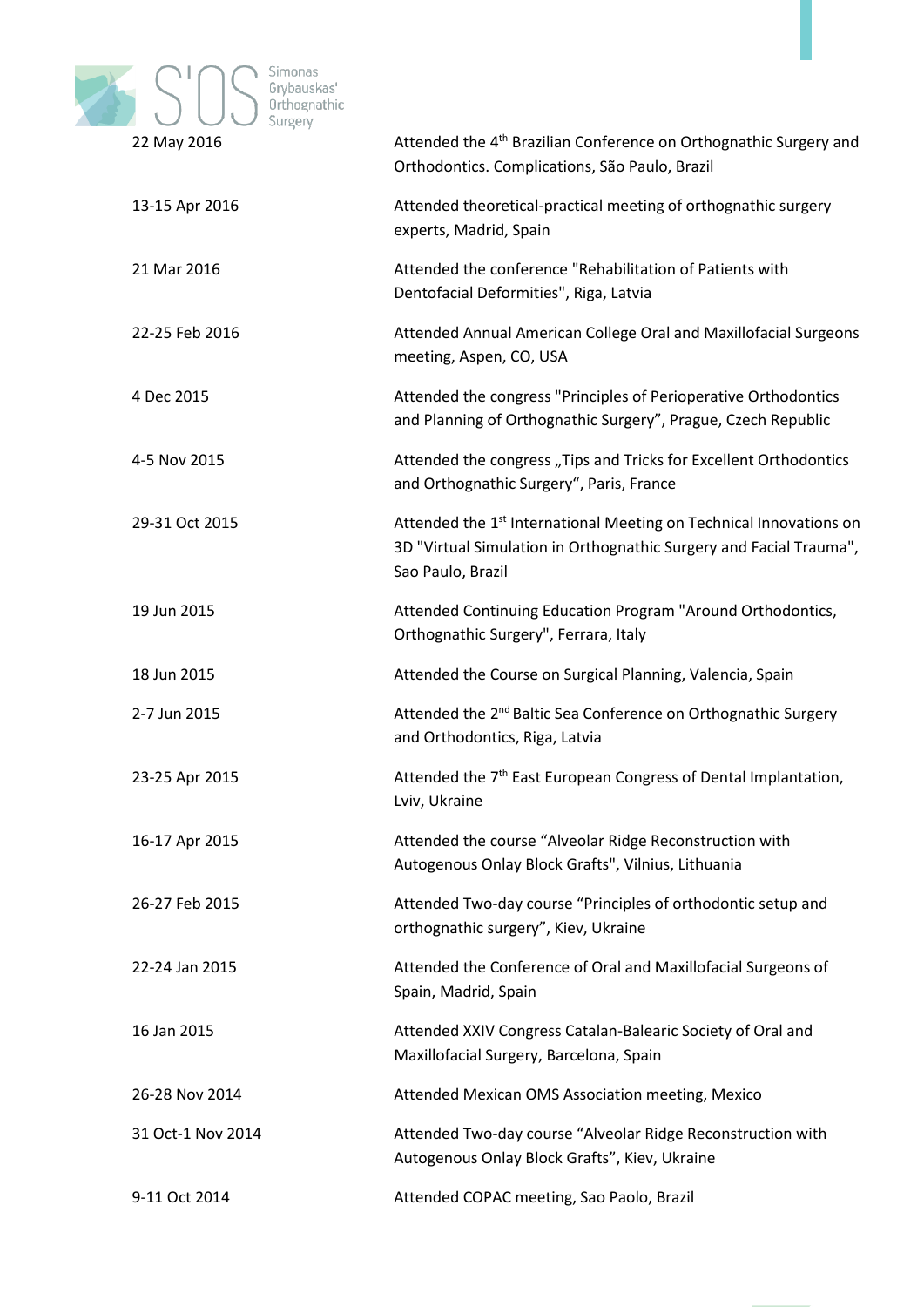

| 23-20 Sep 2014      | Attended XXII Congress of EACNIFS (European Association for<br>Cranio-Maxillo-Facial Surgery), Prague, Czech Republic                                                                                                                                                                                      |
|---------------------|------------------------------------------------------------------------------------------------------------------------------------------------------------------------------------------------------------------------------------------------------------------------------------------------------------|
| 25 Sep 2014         | Attended Masterclass by Luigi C. Clauser "Facial Fat Grafting:<br>Principles surgical technique, indications & results", Czech Republic                                                                                                                                                                    |
| 11 Jul 2014         | Attended courses: "Combined Treatment of Class II Division 2<br>Patients: orthodontics, orthognathic sculpturing" (Universitat<br>Internacional de Catalunya), "Face is more than the profile: the<br>challenge of posterior and anterior transversal asymmetries 3D",<br>Barcelona, Spain                 |
| 3-4 Jul 2014        | Attended 3M Unitek Symposium "Aesthetics - the Ultimate<br>Challenge in Orthodontics", London, United Kingdom                                                                                                                                                                                              |
| 24 May 2014         | Attended Baltic ENT Congress, Kaunas, Lithuania                                                                                                                                                                                                                                                            |
| 1-2 Mar 2014        | Attended Orthognathic Surgery Face Airway Bite (Fab), Madrid,<br>Spain                                                                                                                                                                                                                                     |
| 29-31 Jan 2014      | Attended Arnett Orthognathic Surgery Forum, Santa Barbara,<br><b>United States</b>                                                                                                                                                                                                                         |
| 23-26 Mar 2013      | Attended the 7 <sup>th</sup> International Biennale Milano Masterclass, Milan,<br>Italy                                                                                                                                                                                                                    |
| 6-10 Mar 2013       | Attended the 16 <sup>th</sup> Annual Dallas Cosmetic Surgery Symposium and<br>30 <sup>th</sup> Annual Dallas Rhinoplasty Symposium, Dallas, United States                                                                                                                                                  |
| 29-30 Nov 2012      | Attended the 1 <sup>st</sup> Latin American S.O.R.G. Conference in Oral and<br>Maxillofacial Surgery - Orthognathic Surgery and Bone Distraction,<br>Sao Paolo, Brazil                                                                                                                                     |
| 8-9 Sep 2012        | Attended the 4 <sup>th</sup> International Baltic Osseointegration Association<br>Conference, Kaunas, Lithuania                                                                                                                                                                                            |
| 14-16 Jun 2012      | Attended AO CMF course on TMJ surgery, Shanghai 9th People's<br>Hospital, Shanghai, China                                                                                                                                                                                                                  |
| 7 Apr 2012          | Attended Dolphin Meeting in Venice, Italy                                                                                                                                                                                                                                                                  |
| 1-4 Nov 2011        | Attended the 20 <sup>th</sup> ICOMS in Santiago, Chile                                                                                                                                                                                                                                                     |
| 8-11 Oct 2011       | Attended Lectures and Hands-on Human Cadaver Course "Meet the<br>Experts - Arthroscopic and Open TMJ Surgery - Basics and New<br>Horizons" (Faculty: S. Doering. Franklin Dolwick, Rolf Ewers, Richard<br>Loukota, Louis Mercuri, Florencio Monje, Dorrit Nitzan, Nadeem<br>Saeed, Gerhard Undt, Chi Yang) |
| 30 Sep - 1 Oct 2011 | Attended the 3rd International BOA Congress, Kaunas, Lithuania                                                                                                                                                                                                                                             |
| 11-12 Jun 2011      | Attended Quintessence International Russia Congress, Moscow,<br>Russia                                                                                                                                                                                                                                     |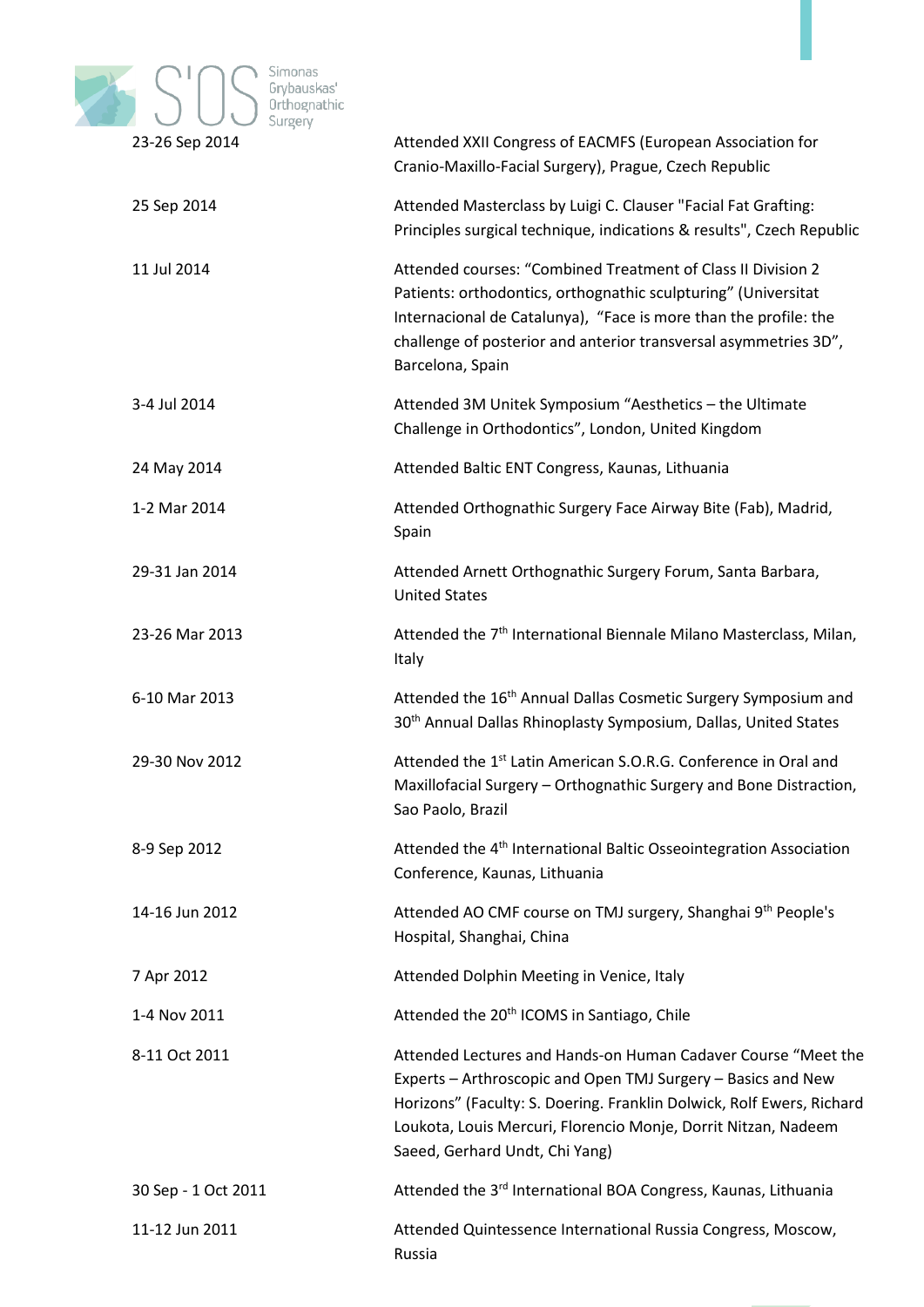

|                | ritended Orthognatine Surgery ivideting in enematingly hassid                                                                                                                                                                    |
|----------------|----------------------------------------------------------------------------------------------------------------------------------------------------------------------------------------------------------------------------------|
| 26-28 May 2011 | Attended the 7 <sup>th</sup> Congress of the Baltic Orthodontic Association<br>"Evidence based clinical excellence in Orthodontics", Kaunas,<br>Lithuania                                                                        |
| 21 May 2011    | Attended Biohorizons International Symposium "Current Trends<br>and Challenges of the Aesthetic Implant Surgery", Kyiv, Ukraine                                                                                                  |
| 5-8 May 2011   | Attended Conference and Workshsop "Stem Cell Based Bone<br>Augmentations". Advanced Digital Technology in Head and Neck<br>Reconstruction, Freiburg, Germany (Instructor: Sebastian Sauerbier,<br>Dept. OMFS, Freiburg, Germany) |
| 3-5 Feb 2011   | Attended the 11 <sup>th</sup> Arnett Orthognathic Surgery Forum, Santa<br>Barbara, USA                                                                                                                                           |
| 13-17 Sep 2010 | Attended the 20 <sup>th</sup> Congress of EACMFS in Bruges, Belgium                                                                                                                                                              |
| 10-11 Sep 2010 | Attended Conference of Baltic Association of Osseointegration in<br>Kaunas, Lithuania                                                                                                                                            |
| 9 Sep 2010     | Attended One day course on orthognathic surgery: facial planning,<br>OSA and condylar resorbtion (Dr Michael Gunson, Santa Barbara,<br>USA)                                                                                      |
| 20-22 May 2010 | Attended the 9 <sup>th</sup> Conference of Baltic Association for Maxillofacial<br>and Plastic Surgery in Riga, Latvia                                                                                                           |
| 13-14 May 2010 | Attended the 4 <sup>th</sup> International Conference of Dental Implantology in<br>Kiev, Ukraine                                                                                                                                 |
| 5-6 May 2010   | Attended the 2 <sup>nd</sup> Belorussian Conference of Maxillofacial Surgery in<br>Minsk, Belarus                                                                                                                                |
| 26 Apr 2010    | Attended the 1st Russian Orthognathic Surgery Forum in Moscow,<br>Russia                                                                                                                                                         |
| 19-21 Feb 2010 | Attended Rafaini/Cocconi orthognathic surgery / orthodontic setup<br>course in Istanbul, Turkey (3 days)                                                                                                                         |
| 28-30 Jan 2010 | Attended the 10 <sup>th</sup> Annual Arnett Orthognathic Surgery Forum,<br>Santa Barbara, USA                                                                                                                                    |
| 25-27 Sep 2009 | Attended the 1 <sup>st</sup> Baltic Sea Conference in Orthognathic Surgery and<br>Orthodontics, Vilnius, Lithuania                                                                                                               |
| 3-7 Aug 2009   | Attended the 1 <sup>st</sup> EACMFS Educational Course on Facial Makeover<br>Surgery ("the Oyster Course"), Bruges, Belgium                                                                                                      |
| 27 Jun 2009    | Attended the 3rd International Caspian Conference of                                                                                                                                                                             |

Implantologists, Baku, Azerbaijan

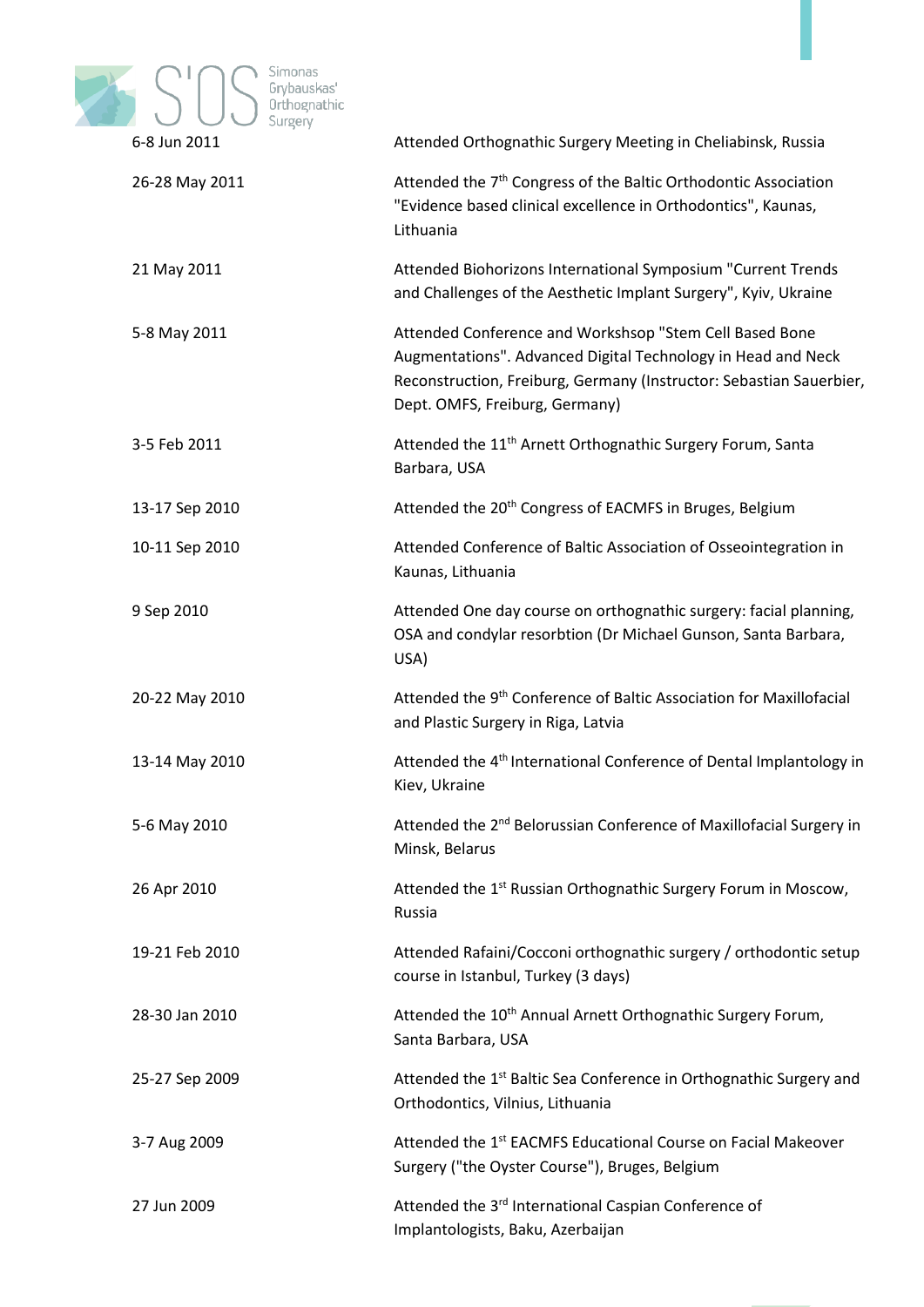

| 17-13 JUN ZUUY    | Attended the 1st international conference held by Baltic Academy of<br>Osseointegration, Vilnius, Lithuania                                                                                                                 |
|-------------------|-----------------------------------------------------------------------------------------------------------------------------------------------------------------------------------------------------------------------------|
| 8-10 Jun 2009     | Attended as Faculty member AO Nordic CMF course, Copenhagen,<br>Denmark                                                                                                                                                     |
| 16 May 2009       | Attended Annual Conference of Ukrainian Association of Oral and<br>Maxillofacial Surgery, Kiev, Ukraine                                                                                                                     |
| 12-14 Mar 2009    | Attended the 4 <sup>th</sup> East European Congress of Dental Implantology,<br>Lviv, Ukraine                                                                                                                                |
| 29-30 Jan 2009    | Attended Orthodontic Meetings in Carpathian Mountains, Lviv,<br>Ukraine                                                                                                                                                     |
| 22-24 Jan 2009    | Attended the 10 <sup>th</sup> Arnett Multidisciplinary Foundation Meeting in<br>Orthognathic Surgery, San Diego, USA                                                                                                        |
| 14-16 Jan 2009    | Attended Master Course in Guided Bone Regeneration (Prof. D.<br>Buser), Bern, Switzerland                                                                                                                                   |
| 12-14 Sep 2008    | Attended 19th Congress for Cranio-maxillofacial Surgery held by the<br>European Association for Cranio-Maxillofacial Surgery, Bologna,<br>Italy                                                                             |
| 15-17 May 2008    | Attended 6 <sup>th</sup> Congress of Baltic Association for Maxillofacial and<br>Plastic Surgery, Tallinn, Estonia                                                                                                          |
| 12-14 May 2008    | Attended AO Regional CMF Principles Course as a Faculty member,<br>Tallinn, Estonia (Chairman: Dr Adrian Sugar)                                                                                                             |
| 18-22 Apr 2008    | Attended advanced course in orthognathic surgery "Updates in<br>Orthodontics and Orthognathic Surgery" (Dr G. W. Arnett, Dr M.<br>Gunson, Dr D. Martin, Dr R. Cocconi, Dr D. Hatcher, Prof. P. Nocini),<br>Verona, Italy    |
| 22-27 March 2008  | Attended the Course in Orthognathic Surgery "How to get from<br>Black to a Blue Run in Orthognathic Surgery" (Dr Peter Ward Booth,<br>Paul Thomas, H. DeClerk), Wengen, Switzerland                                         |
| 21-26 Oct 2007    | Attended the Annual Orthodontics and Orthognathic Surgery<br>Course (Dr G. W. Arnett, Dr M. Gunson), Santa Barbara, USA                                                                                                     |
| 29 Aug-1 Sep 2007 | Attended the course on recession closure, soft tissue reconstructive<br>surgery around implants and onlay bone grafting (Dr Marcus<br>Schlee, Nurnmerg, Germany), Vilnius, Lithuania                                        |
| 26-27 Oct 2006    | Attended an advanced course. Augmentation procedures: bone<br>grafting procedures and advanced soft tissue management, Prof. Dr<br>F. Khoury, Implantology & Oral Surgery Center Schloß Schellenstein,<br>Olsberg, Germany) |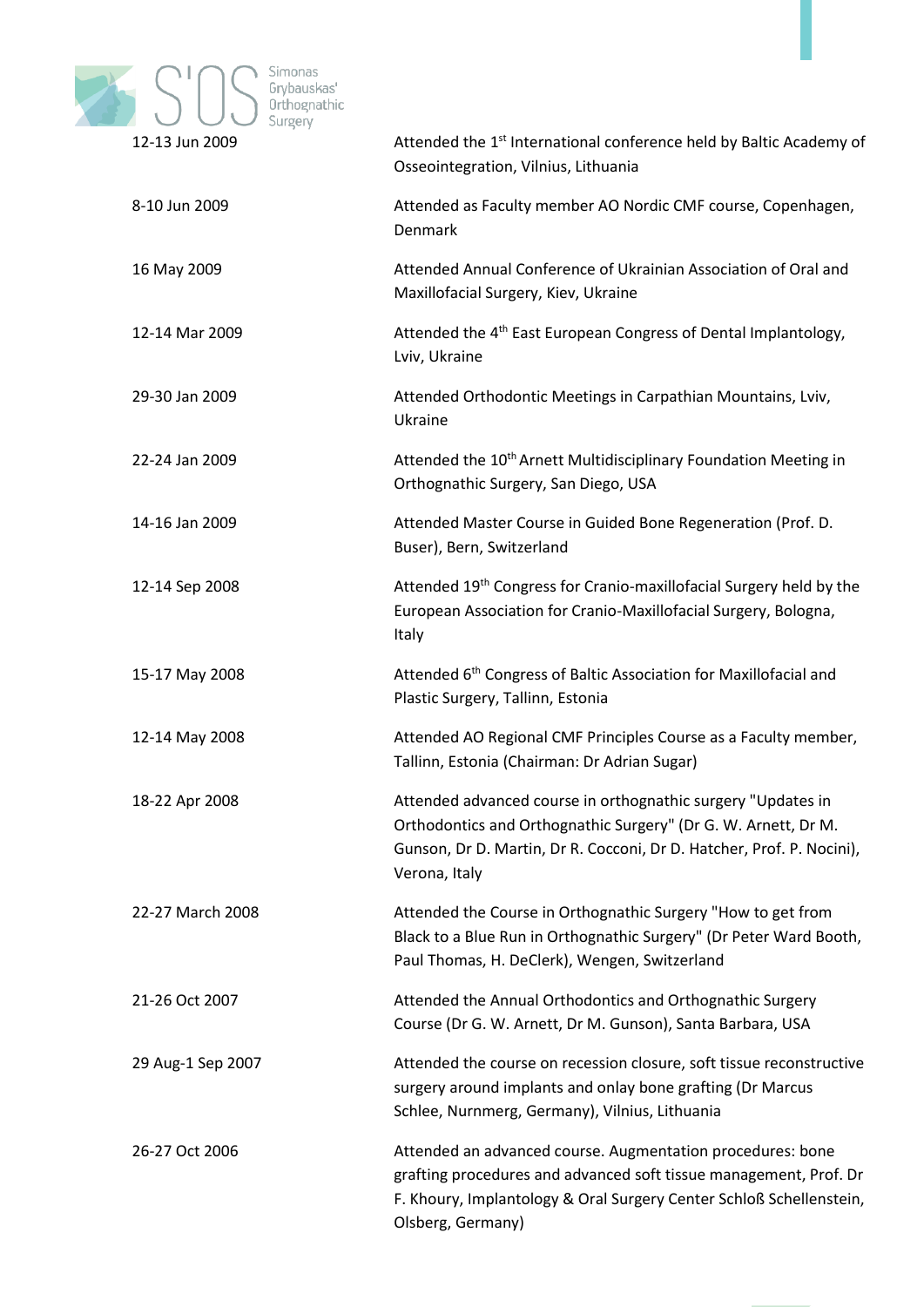

|                | Arnett, Dr Domingo Martin, Dr Bruno Ardanza)                                                                                                                                                                                                      |
|----------------|---------------------------------------------------------------------------------------------------------------------------------------------------------------------------------------------------------------------------------------------------|
| 28-30 Jun 2006 | Attended Annual Scientific Meeting of British Association of Oral<br>and Maxillofacial Surgery, Eastbourne, Great Britain                                                                                                                         |
| 21-24 Jun 2006 | Attended the 5 <sup>th</sup> International Congress of Craniofacial and<br>Maxillofacial Distraction, Paris, France                                                                                                                               |
| 9-10 Jun 2006  | Attended Symposium of maxillofacial surgery, Joint conference of<br>Oulu and Kaunas medical university "Baltic Compass", Kaunas,<br>Lithuania                                                                                                     |
| 12-13 May 2006 | Attended the 2 <sup>nd</sup> International Conference of Ukrainian Association<br>of Osseointgration, Kiev, Ukraine                                                                                                                               |
| 11-12 May 2006 | Attended the 4 <sup>th</sup> Joint Symposium Riga Rostock, Riga, Latvia                                                                                                                                                                           |
| 3-4 Mar 2006   | Attended International workshop on orthodontics and orthognathic<br>surgery, Vilnius, Lithuania                                                                                                                                                   |
| 27-28 Feb 2006 | Attended Symposium of Dental Implantology at Lvov Implantology<br>and Dental Prosthetics Centre of Dr Ugrin, Lviv, Ukraine                                                                                                                        |
| 23-25 Feb 2006 | Attended AO Advanced Course in Orbital Reconstruction.<br>Interlaken, Switzerland (prof. Dr Beat Hammer, prof. Dr Nils-<br>Claudius Gellrich). UEMS 12 points.                                                                                    |
| 26-27 Jan 2006 | Attended the 1 <sup>st</sup> East-West Europe Collaboration Conference in<br>Plastic, Reconstructive and Aesthetic Surgery, Riga (organized by<br>University of Genova and Riga Stradins University)                                              |
| 3 Nov 2005     | Attended One Day Course "Mandibular Reconstruction - Current<br>Concepts and Future Challenges" at Queen Victoria Hospital, East<br>Grinstead, UK (Dr Daniel Buckbinder, Prof. dr Henning Schliephake,<br>Dr Sten Isaksson, Mr. Manolis Heliotis) |
| 8-9 Sep 2005   | Attended Craniomaxillofacial meeting. Riga Stradins University,<br>Latvia. Live LeFort III distraction operations (2 patients) (Per<br>Skjelbred, Hanserik Hogevold, Oslo craniofacial unit, Norway)                                              |
| 6-7 Aug 2005   | Attended Maxillofacial meeting. Discussion on maxillofacial<br>deformities. Vilnius University Zalgirio Hospital (Peter Ward Booth,<br>Kenneth Lavery, Luke Cascarini, East Grinstead, UK)                                                        |
| 9-10 Jun 2005  | Attended symposium of maxillofacial surgery in Baltic Compass<br>Kaunas-Oulu conference, Kaunas, Lithuania                                                                                                                                        |
| 19-21 May 2005 | Attended the 5 <sup>th</sup> Congress of Baltic Association for Maxillofacial and<br>Plastic Surgery, Kaunas, Lithuania                                                                                                                           |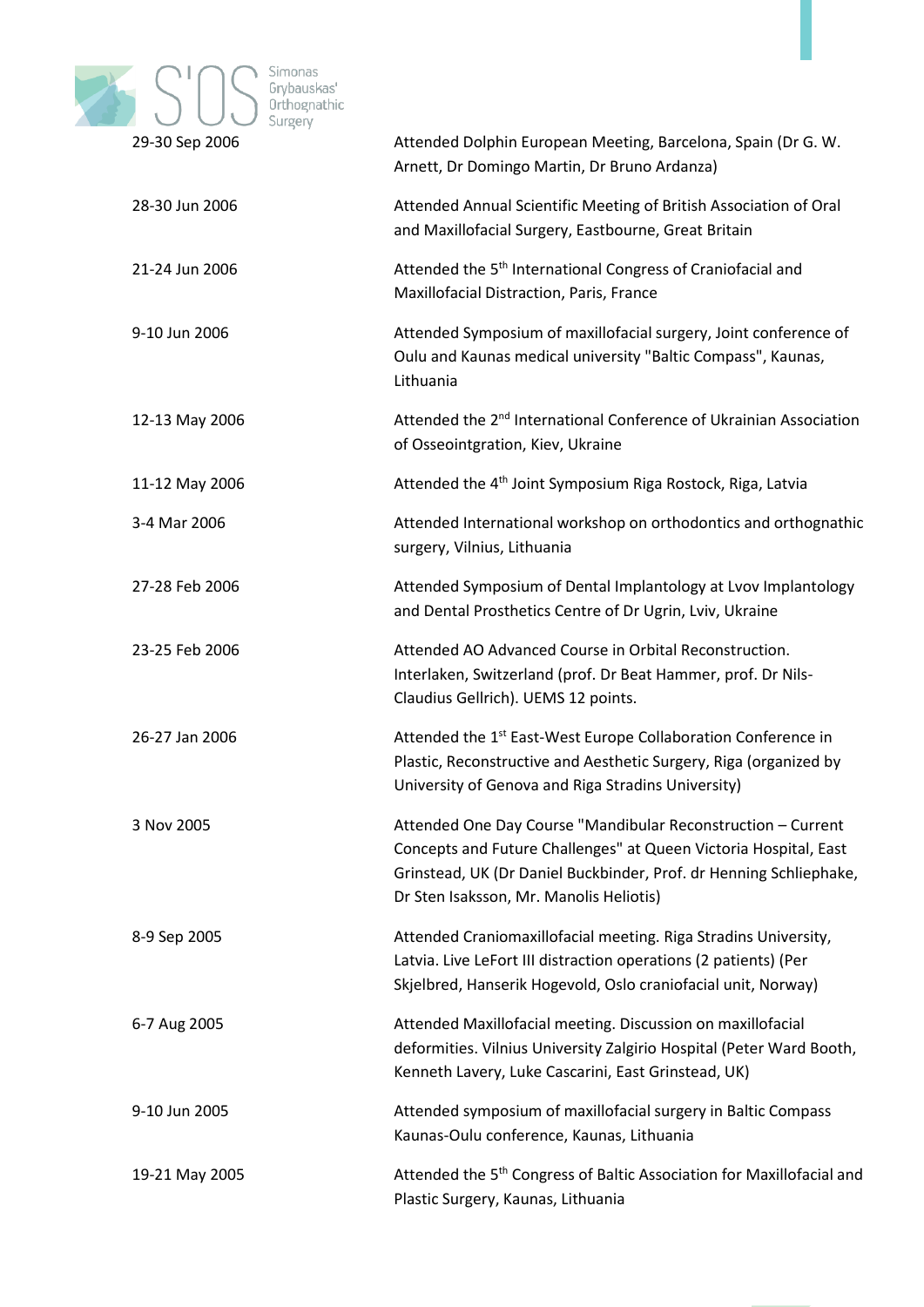

| $12 - 14$ Apr 2000 | Attended Annual Scientine Ivieeting of Dritish Association of Oral<br>and Maxillofacial Surgery, Swansea, Great Britain                                                                                                                                                                                                                                                    |
|--------------------|----------------------------------------------------------------------------------------------------------------------------------------------------------------------------------------------------------------------------------------------------------------------------------------------------------------------------------------------------------------------------|
| 9-10 Dec 2004      | Attended the AO Symposium of Distraction Osteogenesis of the<br>Craniomaxillofacial Skeleton (Lim K. Cheung, Steve Dover, Alvaro<br>Figueroa, Marianela Gonzalez, Cesar Guerrero, Alexander<br>Hemprich, Leonard Kaban, Cornelius Klein, Masaharu Mitsugi,<br>Maurice Mommaerts, Fernando Ortiz-Monasterio, Gregorio<br>Sanchez-Aniceto, Adrian Sugar), Davos, Switzerland |
| 3-4 Nov 2004       | Attended the Course on Surgical & Orthodontic Complications of<br>Orthognathic Surgery (Peter Ward Booth, Lindsay Winchester - East<br>Grinstead; Myron Tucker, Paul Thomas - Chapel Hill), East<br>Grinstead, United Kingdom                                                                                                                                              |
| 10-11 Oct 2004     | Attended symposium on orthognathic surgery and hands-on held<br>by Oulu University (Pertti Pertiniemi, Oulu, Finland), Kaunas,<br>Lithuania                                                                                                                                                                                                                                |
| 14-18 Sep 2004     | Attended 17 <sup>th</sup> Congress for Cranio-maxillofacial Surgery held by the<br>European Association for Cranio-Maxillofacial Surgery, Tours,<br>France                                                                                                                                                                                                                 |
| 11-12 Jun 2004     | Attended symposium of maxillofacial surgery in Baltic Compass<br>Kaunas-Oulu conference, Kaunas, Lithuania                                                                                                                                                                                                                                                                 |
| 9-13 May 2004      | Attended Craniomaxillofacial S.O.R.G. Course on basic and<br>advanced trauma, maxillofacial deformities and orthognathic<br>surgery, oncology and reconstructive surgery, pre-prosthetic<br>surgery, Madrid, Spain (credited with 30 CME points)                                                                                                                           |
| 23 Apr 2004        | Attended International Conference of Functional and Esthetic Head<br>and Neck Rehabilitation, Klaipeda, Lithuania (16 hours)                                                                                                                                                                                                                                               |
| 16 Nov 2003        | Attended the "Baltic Workshop on Osseointegrated dental<br>implants", Institute of Stomatology, Riga Stradins University, Latvia<br>(duration 7 hours)                                                                                                                                                                                                                     |
| 9-11 Oct 2003      | Attended the 12 <sup>th</sup> Annual Scientific Congress of the European<br>Association for Osseointegration, Vienna, Austria                                                                                                                                                                                                                                              |
| 19-20 Sep 2003     | Attended the 7 <sup>th</sup> Joint Symposium Riga-Rostock, Rostock University,<br>Clinic of Oral and Maxillofacial Surgery (professor K. Gundlach),<br>Rostock, Germany (hours $-9.5$ , CE credits $-12$ )                                                                                                                                                                 |
| 4 Sep 2003         | Attended Dentsply Friadent Congress on implant surgery (PD. Dr G.<br>Gomez-Roman, Dr B. Saneke, Dr J. Weber, Dr G. Romanos,<br>Germany), Helsinki, Finland                                                                                                                                                                                                                 |
| 2-5 Jul 2003       | Attended 4 <sup>th</sup> International Congress of Craniofacial and<br>Maxillofacial Distraction, Paris, France                                                                                                                                                                                                                                                            |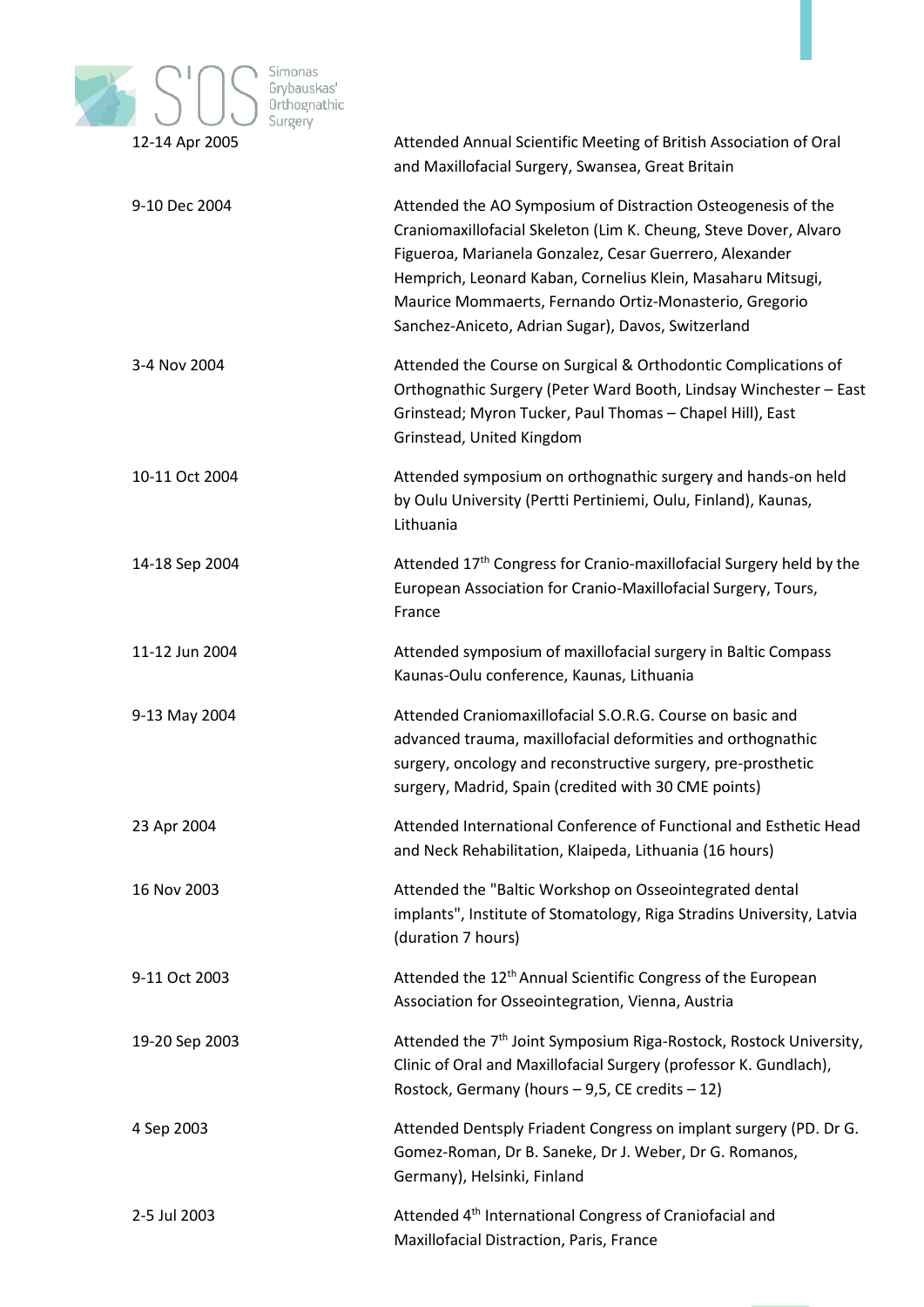

| <b>U-7 LED SOUP</b> | Attended Willter Meeting or Chicago Centre for Advanced<br>Dentistry, Moscow                                                                                                                                                                                                                       |
|---------------------|----------------------------------------------------------------------------------------------------------------------------------------------------------------------------------------------------------------------------------------------------------------------------------------------------|
| 27 Jan 2003         | Attended Friadent congress on implant surgery, Helsinki, Finland<br>(duration - 2 hours)                                                                                                                                                                                                           |
| 7 Nov 2002          | Attended the course on "Simplified Advances in Implant Dentistry:<br>Single Stage, Immediate Extraction, Immediate Loading, Bone<br>Regeneration Products Used in Sinus Lifting" (Dr Jack A. Hahn, D.D.S<br>(Chicago Centre for Advanced Dentistry, USA), Vilnius, Lithuania<br>(duration 7 hours) |
| 3-7 Sep 2002        | Attended 16 <sup>th</sup> Congress for Carniomaxillofacial Surgery held by the<br>European Association for Cranio-Maxillofacial Surgery, Munster,<br>Germany (credited with 24 points)                                                                                                             |
| 7-8 Jun 2002        | Attended the 4 <sup>th</sup> International Congress of Dentistry and<br>Symposium of Maxillofacial Surgery, Kaunas, Lithuania (duration 48<br>hours)                                                                                                                                               |
| 23-26 May 2002      | Attended Joint 3rd Congress of Baltic Orthodontic Association and<br>4 <sup>th</sup> Congress of Baltic Association for Maxillofacial and Plastic<br>Surgery, Riga, Latvia (duration 16 hours)                                                                                                     |
| 21-22 Apr 2002      | Attended the course "Regeneration Utilizing Bone and Membranes<br>in Periodontal and Implant Surgery" (Dr Nicolas A. Amigoni, D.D.S<br>(Chicago Centre for Advanced Dentistry, USA), Vilnius, Lithuania)                                                                                           |
| 7-9 Mar 2002        | Attended the course "Advanced Surgery for Implant Dentistry" (Dr<br>Darrell G. Selig, B.A., D.D.S. (Chicago Centre for Advanced Dentistry,<br>USA), Vilnius, Lithuania (duration 16 hours)                                                                                                         |
|                     |                                                                                                                                                                                                                                                                                                    |

## **OTHER CONGRESSES**

| 30 Jan 2020    | Attended BBCE kick-off and Advisory board meeting 2020, Riga,<br>Latvia                                                                                                                                                                                                                                                                |
|----------------|----------------------------------------------------------------------------------------------------------------------------------------------------------------------------------------------------------------------------------------------------------------------------------------------------------------------------------------|
| 20-21 May 2016 | Attended the 1 <sup>st</sup> Congress on Tooth Transplantation in Sopot                                                                                                                                                                                                                                                                |
| 15 May 2015    | Attended Scientific practical conference "The beautiful face; what<br>does otorhinolaryngologist need to know?" organized by the Ear,<br>Nose and Throat Clinic of the Medical Academy (MA LUHS) of the<br>Lithuanian University of Health Sciences and the Association of<br>Kaunas region otorhinolaryngologists", Kaunas, Lithuania |
| 15-16 May 2015 | Attended the 1 <sup>st</sup> Megagen Baltic Symposium, Vilnius, Lithuania                                                                                                                                                                                                                                                              |
| 25-27 Oct 2012 | Attended the 1 <sup>st</sup> International Eastern European Conference:<br>Interdisciplinary Aspects of Craniomandibular Disorders, Kaunas,<br>Lithuania                                                                                                                                                                               |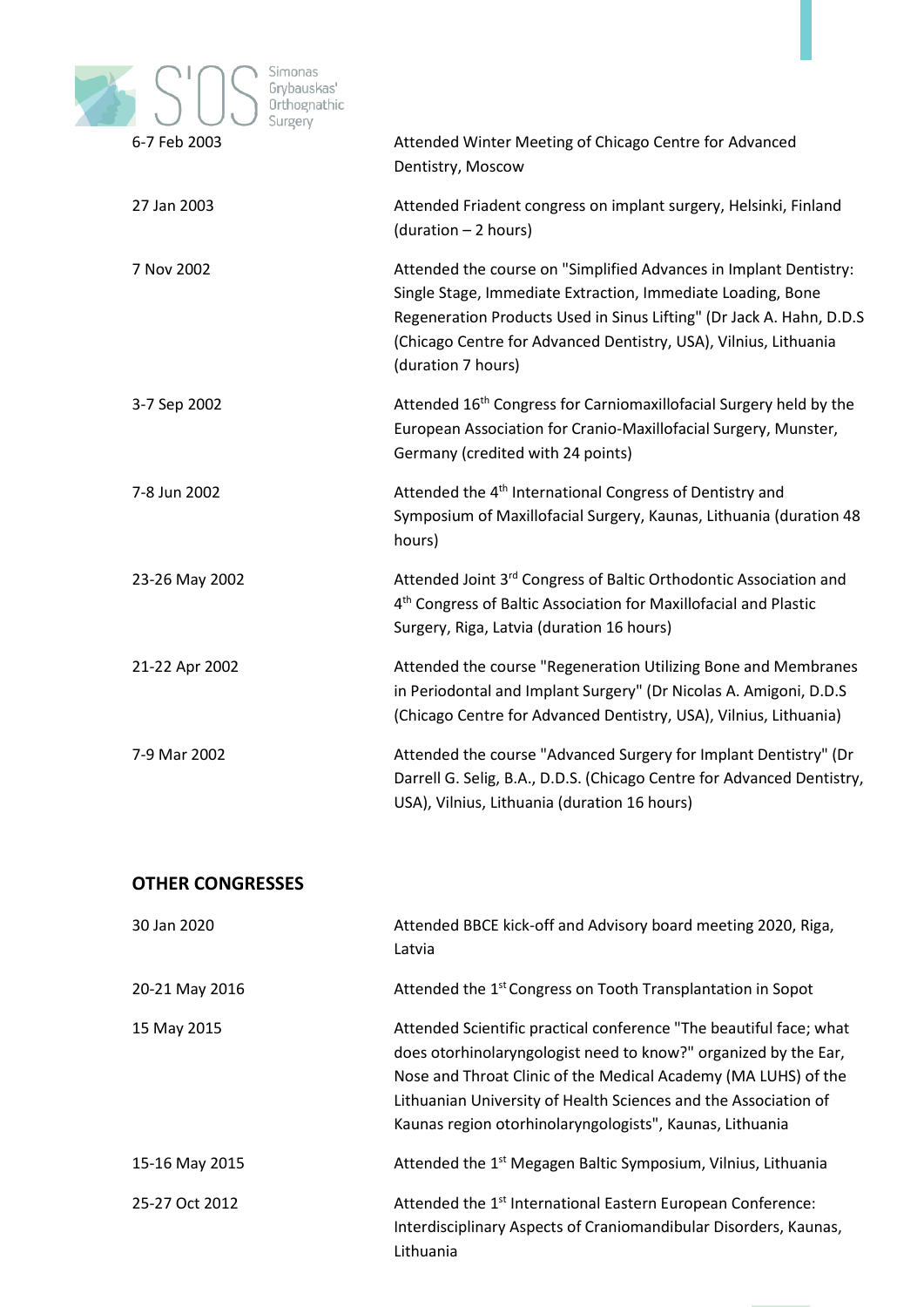

| 18-20 OCL 2012    | Attended Multidisciplinary Conference Bloceramics and Cells for<br>Reinforcement of Bone", Riga Stradins University, Riga Technical<br>University, Latvia |
|-------------------|-----------------------------------------------------------------------------------------------------------------------------------------------------------|
| 29 Sep 2012       | Attended Quintessence International Conference, Kiev, Ukraine                                                                                             |
| 27 Sep 2012       | Attended Annual conference of Polish Orthodontic Society, Poznan,<br>Poland                                                                               |
| 14 Sep 2012       | Attended National Annual Conference of Lithuanian Association of<br>otorhynolaryngologists, Druskininkai, Lithuania                                       |
| 30 Sep-1 Oct 2011 | Attended the 3 <sup>rd</sup> International BOA Congress, Kaunas, Lithuania                                                                                |
| 8 Jul 2011        | Attended local Vilnius Implantology Centre Conference "Enhancing<br>Clinical Practice by Multidisciplinary Approach", Vilnius, Lithuania                  |
| 19 Mar 2011       | Attended Conference "Actual Topics in Dentistry" by Praktine<br>Odontologija in Panevezys, Lithuania                                                      |
| 20 Oct 2010       | Attended Quintessence Russia Conference, Moscow, Russia                                                                                                   |
| 15-16 Oct 2010    | Attended the 11 <sup>th</sup> Conference of the Club of Ukrainian Implantology<br>Specialists, Odessa, Ukraine                                            |
| 12 Oct 2010       | Attended Quintessence Lithuania Conference, Kaunas, Lithuania                                                                                             |
| 7-9 Oct 2010      | Attended the 12 <sup>th</sup> Meeting of Russian Orthodontic Society                                                                                      |
| 8 Sep 2010        | Attended AFD - International Conference on Dental Implantology,<br>Kiev, Ukraine                                                                          |
| 4-5 Jun 2010      | Attended the Annual Congress of Lithuanian Dental Chamber in<br>Kaunas, Lithuania                                                                         |
| 22-24 April 2010  | Attended the Vanagupe GP conference in Palanga, Lithuania                                                                                                 |
| 10 Jun 2009       | Attended AO Nordic CMF course, Copenhagen, Denmark (Faculty<br>member)                                                                                    |
| 15 May 2009       | Attended Annual Conference of Belarussian Orthodontic Society,<br>Minsk, Belarus                                                                          |
| 23-25 Apr 2009    | Attended Conference for General Practice Dentists held by<br>Lithuanian Society for General Practice Dentists, Palanga, Lithuania                         |
| 16-18 Apr 2009    | Attended the 12 <sup>th</sup> Conference of Russian Orthodontic Society,<br>Moscow, Russia                                                                |
| 7-8 Nov 2008      | Attended the 2 <sup>nd</sup> Baltic Scientific Dental Congress, Vilnius, Lithuania                                                                        |
| 23-24 May 2008    | Attended Conference of Baltic Association of Orthodontics, Riga,<br>Latvia                                                                                |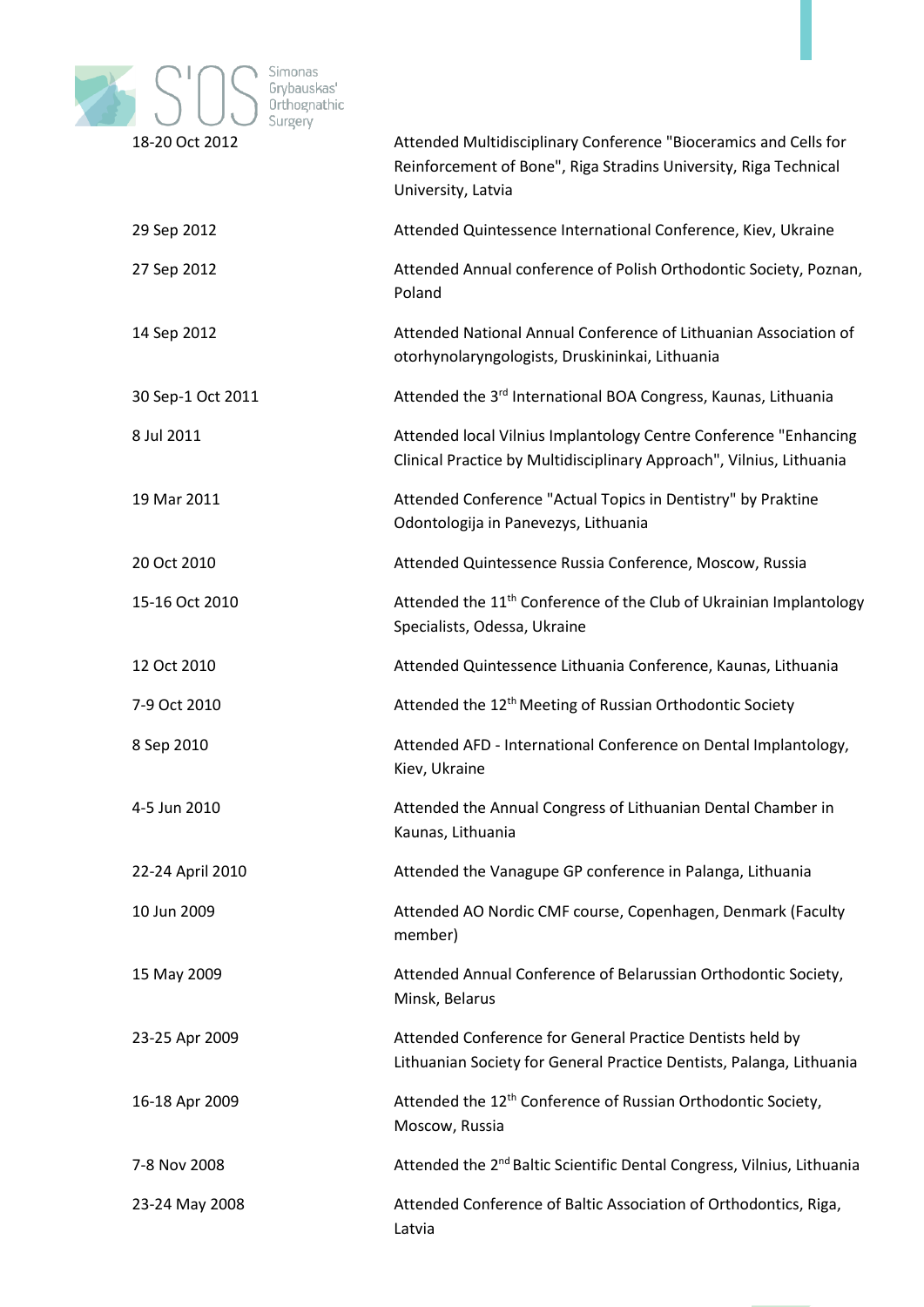

| IZ API ZUUD    | Attended Annual Conference by Elthuanian Society for General<br><b>Practice Dentists</b>                                                          |
|----------------|---------------------------------------------------------------------------------------------------------------------------------------------------|
| 25-26 May 2007 | Attended the 2 <sup>nd</sup> Conference of Lithuanian Periodontal Society                                                                         |
| 14 Apr 2007    | Attended GPD conference in Klaipeda, Lithuania                                                                                                    |
| 2 Apr 2007     | Attended Scientific Meeting at Riga Stradins University, Riga, Latvia                                                                             |
| 7-8 Feb 2007   | Attended Conference held by Lithuanian Society of General Practice<br>Dentists                                                                    |
| 18-19 Mar 2006 | Attended Conference for general practice dentists "Innovations for<br>dental practice", Vilnius, Lithuania                                        |
| 17-18 Feb 2006 | Attended NordPlus Neighbour 2005-2006. Development of Oral<br>Health Research Program within Internet-based environment",<br>Riga, Latvia         |
| 16-18 Sep 2005 | Attended the 9 <sup>th</sup> International Conference of Esthetic Dentistry,<br>Istanbul, Turkey (Dr D. Tarnow, Dr G. Ricci, Dr G. Freedman)      |
| 22 Dec 2004    | Attended the lecture course held by Lithuanian Association of<br>Orthodontists, Kaunas, Lithuania (duration 8 hours)                              |
| 23 Oct 2004    | Attended the conference held by Lithuanian Association of<br>Periodontology, Vilnius, Lithuania (duration 8 hours)                                |
| 28 Feb 2004    | Attended the conference held by Lithuanian Association of<br>Periodontology, Vilnius, Lithuania (duration 8 hours)                                |
| 15-17 May 2003 | Attended and organized the congress "Actualities of general dental<br>practice", Druskininkai, Lithuania (duration 20 hours)                      |
| 7-8 Dec 2001   | Attended the lecture course "Endodontics 2001", Vilnius, Lithuania<br>(duration 16 hours)                                                         |
| 27 Sep 2001    | Attended the lecture course "Science in Dental Practice", Vilnius,<br>Lithuania (duration 8 hours)                                                |
| 24-26 May 2001 | Attended the 1 <sup>st</sup> Baltic Sea Conference on Periodontology, Vilnius,<br>Lithuania                                                       |
| 11-12 May 2001 | Attended scientific conference held by Lithuanian Association of<br>General Practice Dentists, Nida, Lithuania (duration 20 hours)                |
| 23-26 Jun 1999 | Attended the 2 <sup>nd</sup> International Congress of Dentistry, Kaunas,<br>Lithuania (duration 48 hours)                                        |
| 14-17 May 1998 | Attended the 3rd International Congress of Lithuanian Association of<br>General Practice Dentists, Druskininkai, Lithuania (duration 30<br>hours) |